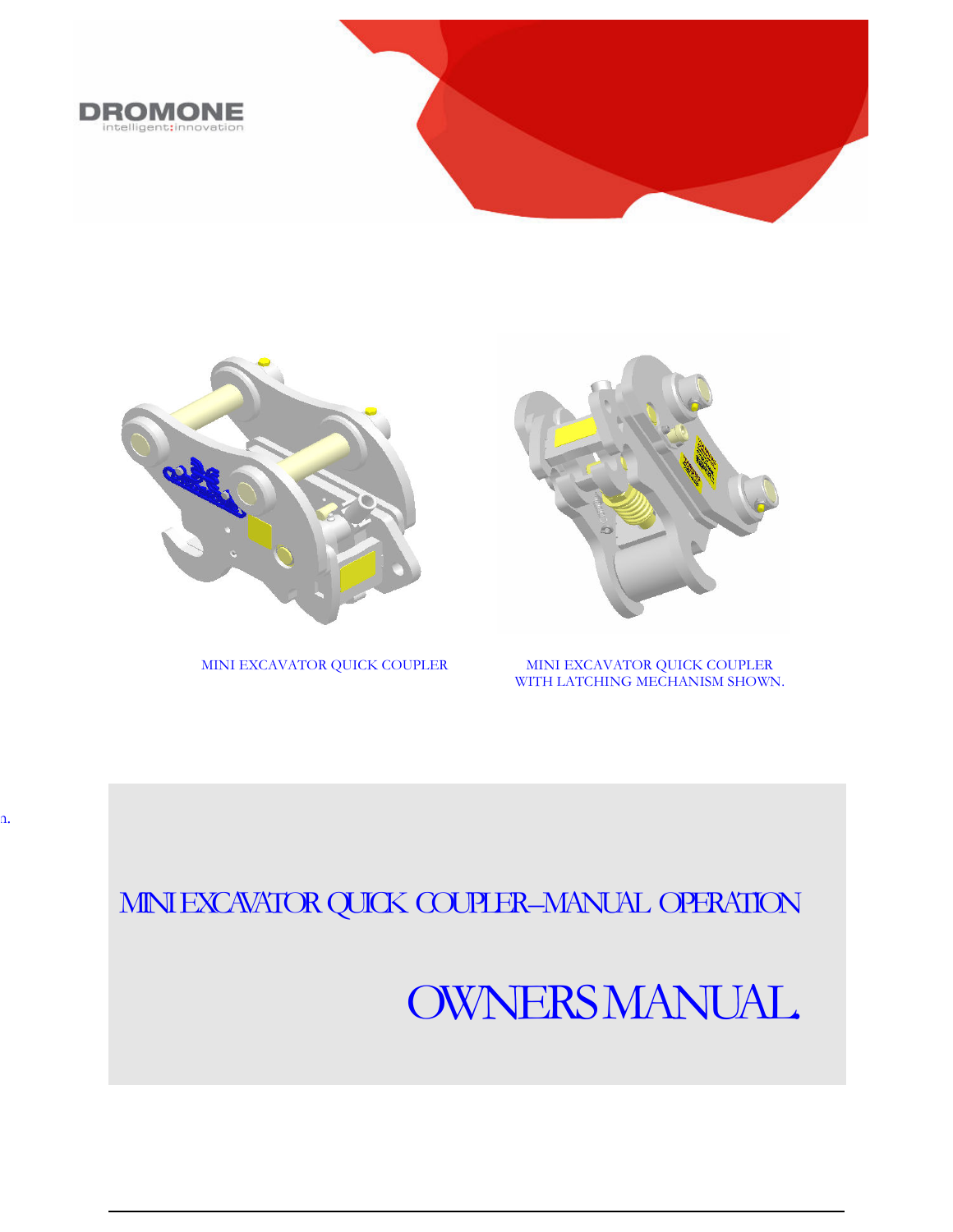## Index.

| Item. | Description.                   | Page.     |
|-------|--------------------------------|-----------|
|       |                                |           |
| 1.    | Introduction.                  | 2         |
| 2.    | <b>Important Safety Notes.</b> | $3 - 4$   |
| 3.    | Installation Instructions.     | $5 - 9$   |
| 4.    | Operating Instructions.        | $10 - 17$ |
| 5.    | Maintenance Instructions.      | 18        |
| 6.    | Trouble Shooting.              | 19        |
| 7.    | Parts List.                    | 20        |
| 8.    | <b>Customer Acceptance.</b>    | 21        |
| 9.    | Product Register.              | 22        |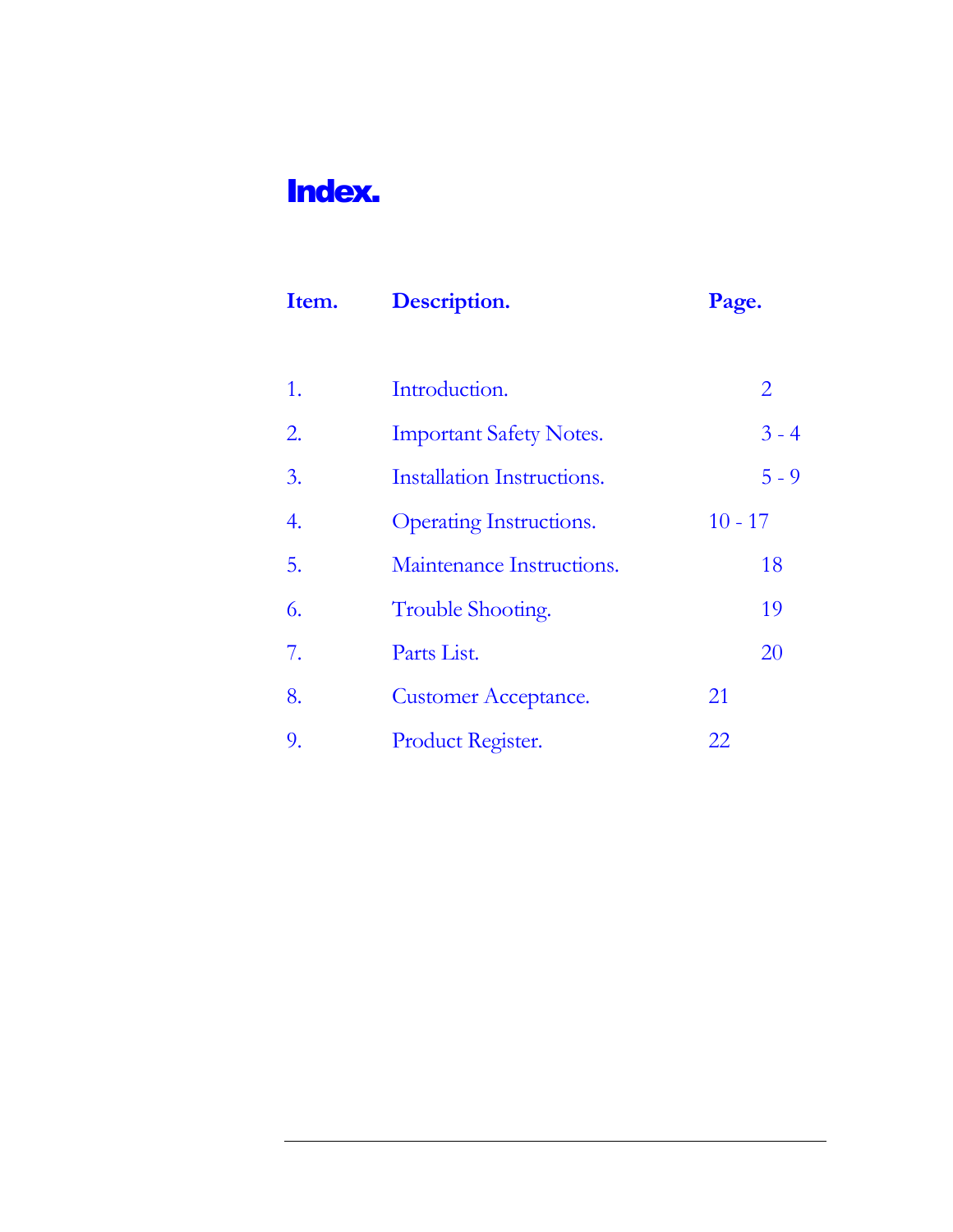### Introduction.

Thank you for purchasing the Dromone 'MINI EXCAVATOR QUICK COUPLER'. This coupler has been designed and manufactured with ease of use and operator safety in mind.

This product has undergone extensive testing and benchmarking against similar competitor products and we believe the Dromone 'MINI EXCAVATOR QUICK COUPLER' product, to be the best available in today's market place.

The 'MINI EXCAVATOR QUICK COUPLER' is characterised firstly by its physical size (this range of quick hitches has been designed for attachment to machines of  $1T - 6T$  capacity). Secondly this hitch type has been designed for ease of operation. The coupler latches automatically and is unlatched with the aid of a special hand held lever.

The 'MINI EXCAVATOR QUICK COUPLER' is fitted with a movable, spring loaded back hook, which is rotated by means of a hand held lever. The hook is held locked in either the open or closed position by means of a spring loaded plunge pin and ratchet lever mechanism. This front jaw of the hitch is stationary.

This 'MINI EXCAVATOR Quick Coupler' product, when used correctly and with proper OEM (Original Equipment Manufacturer) excavator buckets and attachments will provide a safe and reliable means of quick attachment and changeover of various implements, thus allowing the user to get maximum productivity from the machine.

To guarantee satisfactory and safe operation of the equipment, we insist that only experienced and qualified personnel install and operate the product.

Dromone Engineering LTD will accept no responsibility or liability for equipment installed or operated unless it is full accordance with the information provided in this manual.

As a new owner / operator of a Dromone 'MINI EXCAVATOR Quick Coupler' it is very important that you take time to acquaint yourself with the main features of the product and the requirements for its safe installation, operation and maintenance.

Therefore, we recommend that you study the contents of this booklet very carefully and be fully familiar with its contents before commencing work.

Great care must be taken when working on or working with the 'MINI EXCAVATOR Quick Coupler'. Never attempt to work or carry out maintenance to this product without first ensuring that it has been made safe and that the machine to which it is attached is switched off.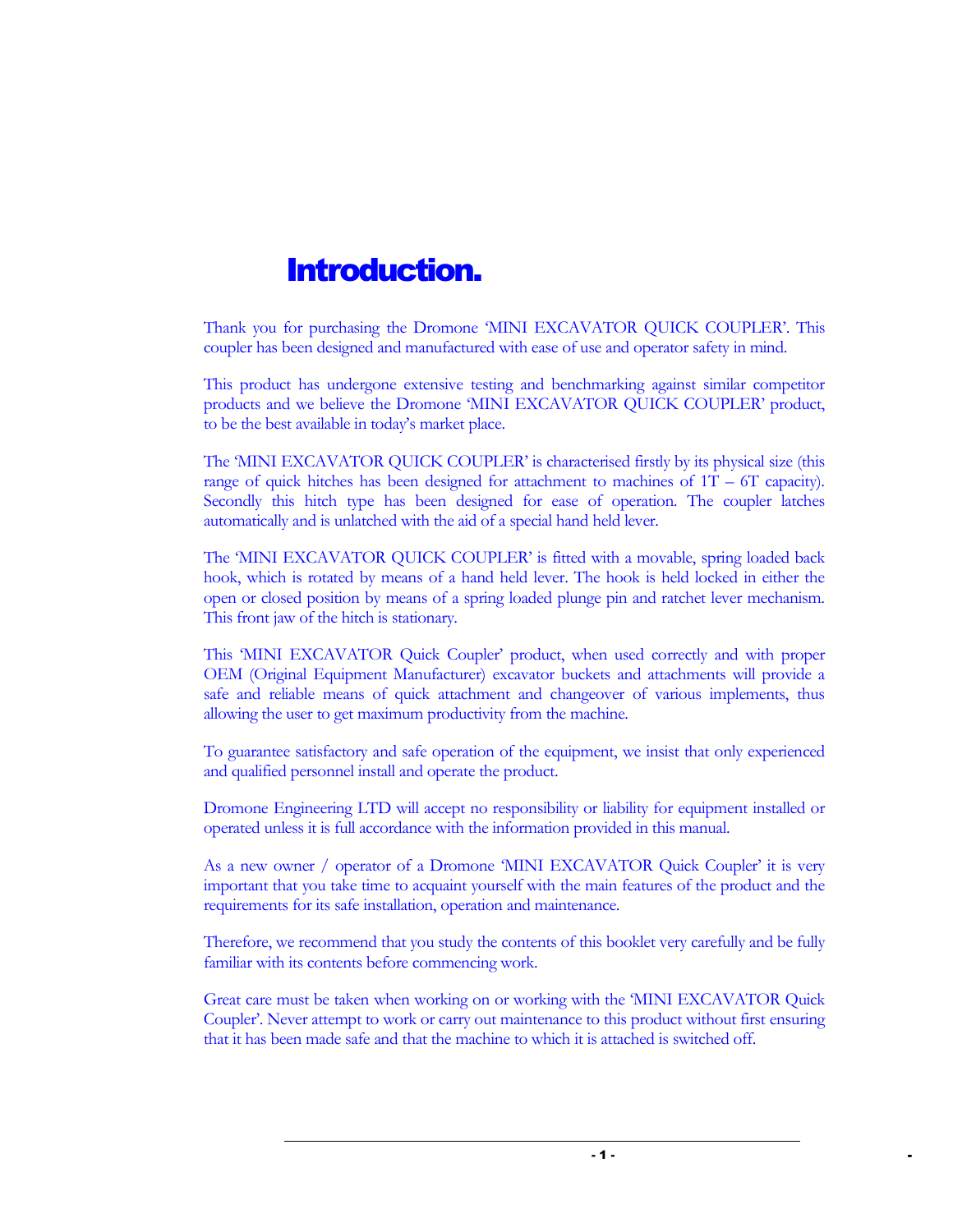While the 'MINI EXCAVATOR Quick Coupler' is designed and proven to work with most available buckets and other attachments, it is recommended that for prolonged use with a rock hammer, the 'MINI EXCAVATOR Quick Coupler' should be detached and the rock hammer connected directly to the machine.

Regardless of the bucket or attachment being used with the 'MINI EXCAVATOR Quick Coupler' they must be used in strict accordance with their individual manufacturers guide lines and instructions.

In order to ensure that you get the most from your 'MINI EXCAVATOR Quick Coupler' product we have set out in this booklet some recommended service and maintenance checks. These should be carried out on a daily basis and any damaged parts should be replaced immediately.

Never attempt to modify either the Dromone 'MINI EXCAVATOR Quick Coupler' or the machinery onto which it is intended to be attached without first receiving approval from Dromone Engineering personnel. Unauthorised modification of the 'MINI EXCAVATOR Quick Coupler or the host machine can seriously impair the performance of the equipment and could cause serious injury to personnel involved in working with or in close proximity to the machinery

All persons involved in the installation, maintenance and operation of the Dromone 'MINI EXCAVATOR Quick Coupler' must ensure that they take full responsibility for their own personal safety by wearing suitable protective clothing, safety shoes and eye glasses where appropriate.

If you should have any difficulty with your Dromone 'MINI EXCAVATOR Quick Coupler' which is not addressed in this manual, then you should contact Dromone Engineering immediately, at the numbers provided on the back page of this manual.

Please refer to the safety labels illustrated below. These can be seen attached to the 'MINI EXCAVATOR Quick Coupler'. They should be heeded at all times.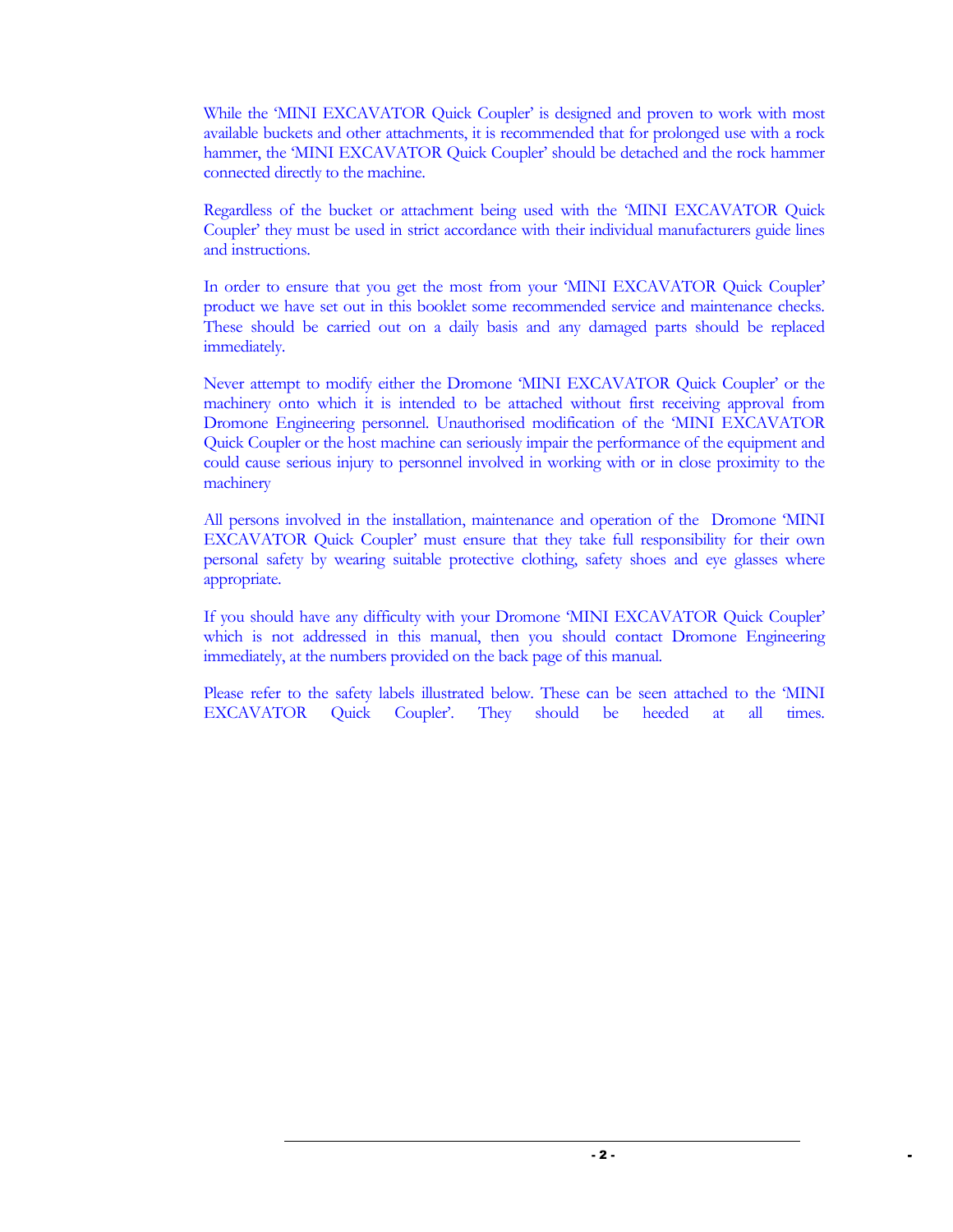## WARNING

THE FOLLOWING WARNING RELATES TO THE<br>QUICK HITCH DEVICE FITTED TO THIS MACHINE GREASE HITCH DAILY.

ENSURE SAFETY PIN IS ENGAGED<br>AT ALL TIMES DURING OPERATION.

IF YOU SHOULD HAVE DIFFICULTIES<br>WITH THIS PRODUCT PLEASE<br>CONSULT THE OPERATORS MANUAL<br>FOR ADVICE.





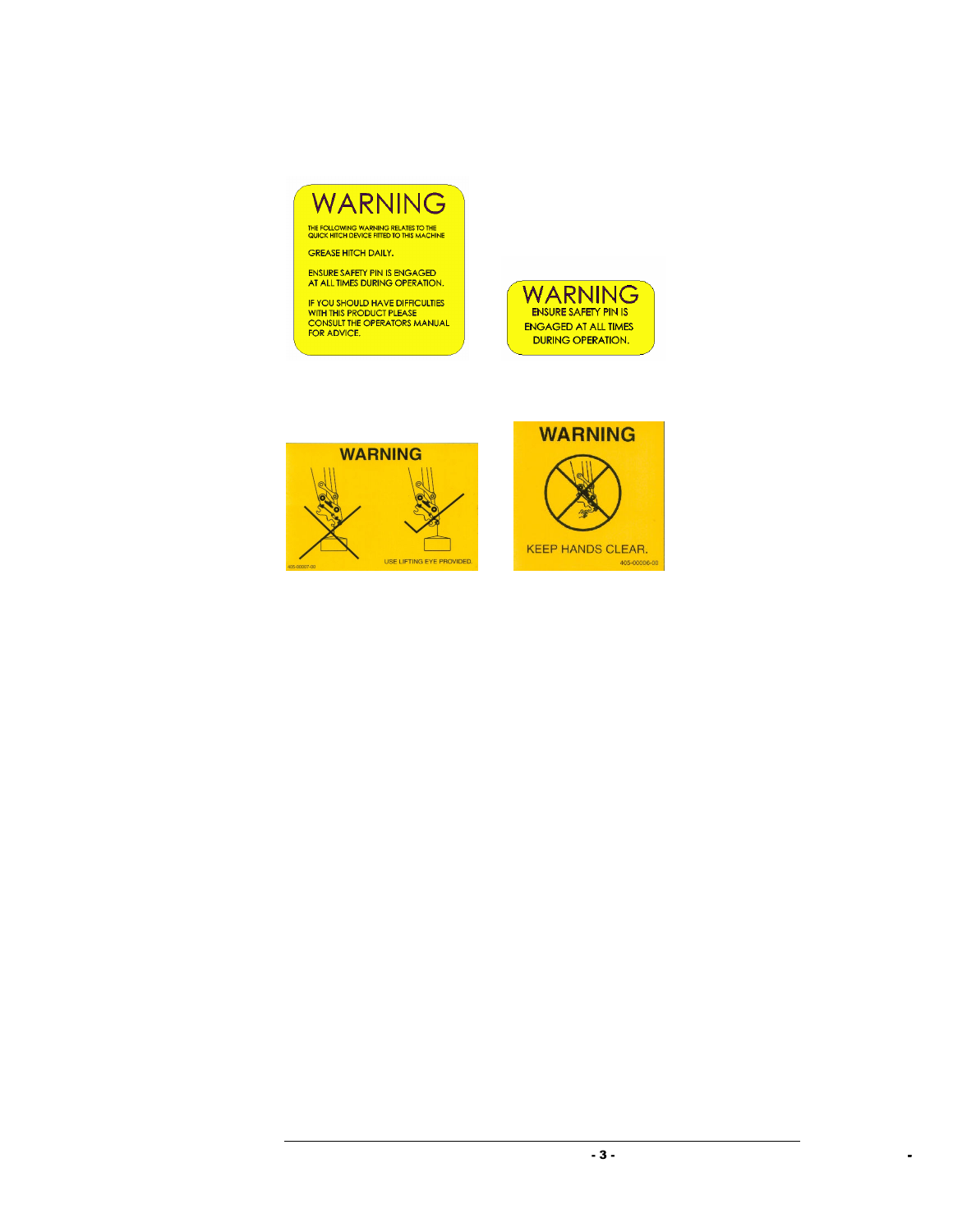# Installation Instructions. MINI EXCAVATOR Quick Coupler



#### Installation of the Dromone 'MINI EXCAVATOR Quick Coupler'.

To guarantee satisfactory and safe operation of the equipment, it is strongly recommended that the 'MINI EXCAVATOR Quick Coupler' be installed and fitted by trained personnel only.

Installation of the 'MINI EXCAVATOR Quick Coupler' must be in accordance with the instructions provided in this manual, any deviation from the instructions given here needs to be authorised by Dromone Engineering personnel.

Any difficulty with interpretation of the installation instructions in this manual should be resolved between the fitter and Dromone Engineering, before preceding any further - IF IN DOUBT ASK.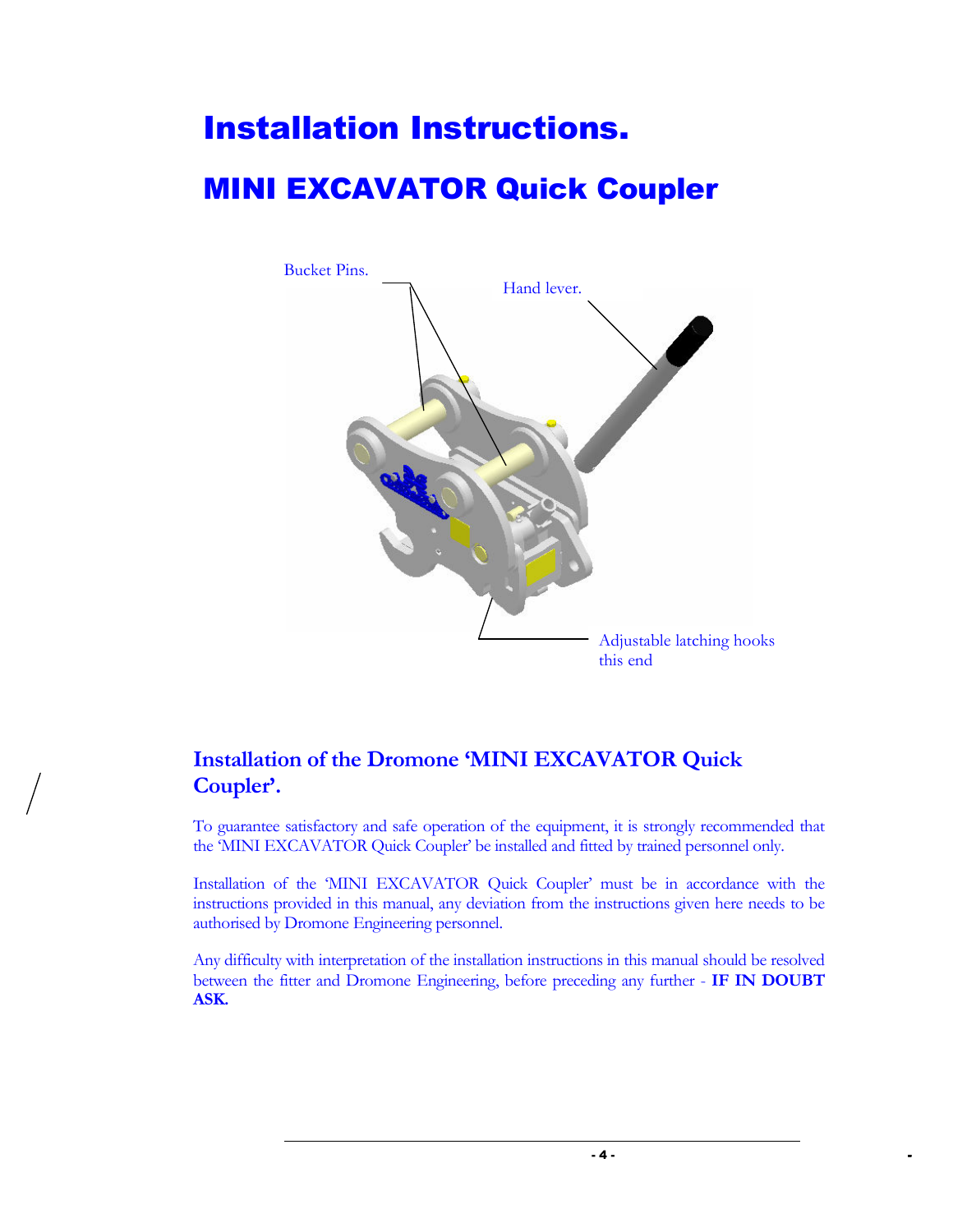#### Procedure:

If you have NOT done so already, **READ THIS MANUAL** in full before proceeding. Failure to read and understand the full contents of this manual may result in improper Installation, Operation or Maintenance of the 'MINI EXCAVATOR Quick Coupler' which in turn could lead to serious injury or death of equipment operators.

Carry out a visual inspection of the 'MINI EXCAVATOR Quick Coupler' and its accessories. Check the packaging for any damage, which might have occurred in transit. Check that all items have been delivered. If you encounter anything, which appears to be damaged, missing or incorrect, then contact Dromone Engineering before you proceed any further.

#### IMPORTANT. NOTE: DROMONE ENGINEERING LTD DO NOT PROCEED WITH THE INSTALLATION, OPERATION OR MAINTENANCE OF THE DROMONE 'MINI EXCAVATOR QUICK COUPLER' UNTIL YOU HAVE READ AND UNDERSTAND THE PRODUCT MANUAL IN FULL. MINI EXCAVATOR QUICK COUPLER-MANUAL OPERATION TO DO SO COULD LEAD **OWNERS MANUAL** TO SERIOUS INJURY OR DEATH OF THE PERSONNEL INVOLVED.

The installation of the 'MINI EXCAVATOR Quick Coupler' is a job for one person who is familiar with the workings of the excavator machine onto which the product will be attached

Tools required for the installation of the 'Quick Coupler'.

- a. Lifting gear (suitably sized hoist, chains and straps) to manoeuvre the coupler from its packaging to the site prepared for installing it onto the host machine.
- b. Fitter's toolkit.

1. Before commencing with the installation of the 'MINI EXCAVATOR Quick Coupler' you must remove the existing attachment (bucket etc) from the machine to which the 'MINI EXCAVATOR Quick Coupler' will be fitted. Remove the OEM pins holding the bucket to the machine and set them aside for later use. These will be used to attach the 'MINI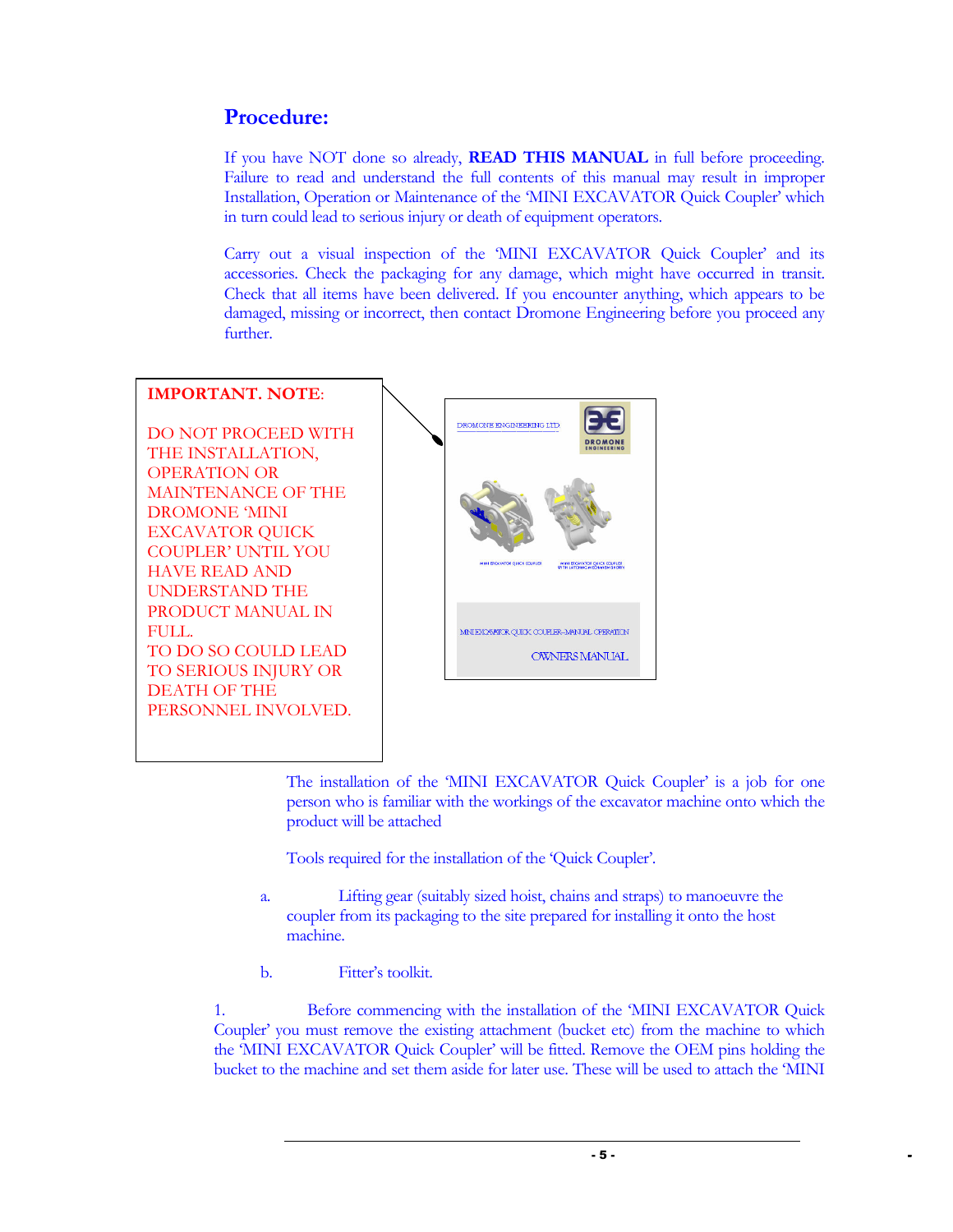EXCAVATOR Quick Coupler' to the machine at step 8. You must also ensure that the joint area of the machine arm and the bucket are thoroughly cleaned.

2. Remove the bucket pins which have been installed in the 'MINI EXCAVATOR Quick Coupler' prior to delivery. These pins are for use on the bucket or implement to which the 'MINI EXCAVATOR Quick Coupler' will be attached. They can be installed in the bucket or implement later.

3. Remove the 'O' ring seals from the existing attachment. Check them to ensure they are in good condition (replace if necessary), clean them and temporarily place them over the 'MINI EXCAVATOR Quick Coupler' bushings as illustrated.



4. Attachment of the Coupler to the machine.

a. Place the 'MINI EXCAVATOR Quick Coupler' on the ground with the fixed pin positions facing upwards. Move the machine arm over the 'MINI EXCAVATOR Quick Coupler' and lower it into position, aligning the holes in the machine arm and links with those of the 'Quick Coupler'.

(Refer to fig 2).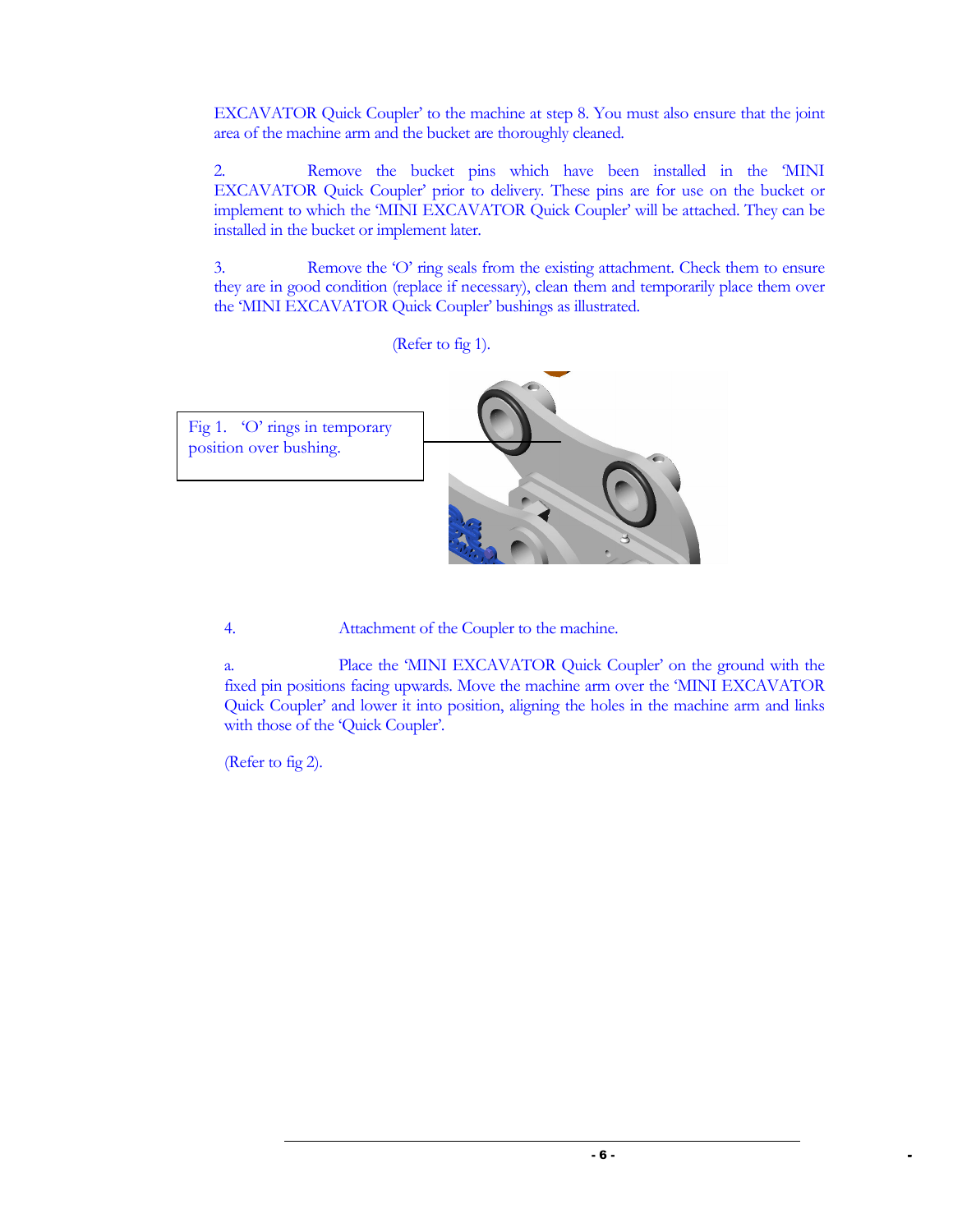

b. Install the OEM pins previously removed at stage 5. Grease the pins and bushings and secure the pins in place with the bolts and lock nuts removed earlier.



c. Move the 'O' rings referenced earlier in point 7 to positions between the machine bushings and the 'MINI EXCAVATOR Quick Coupler' bushings. Check that they are fitting correctly.

(Refer to fig 3).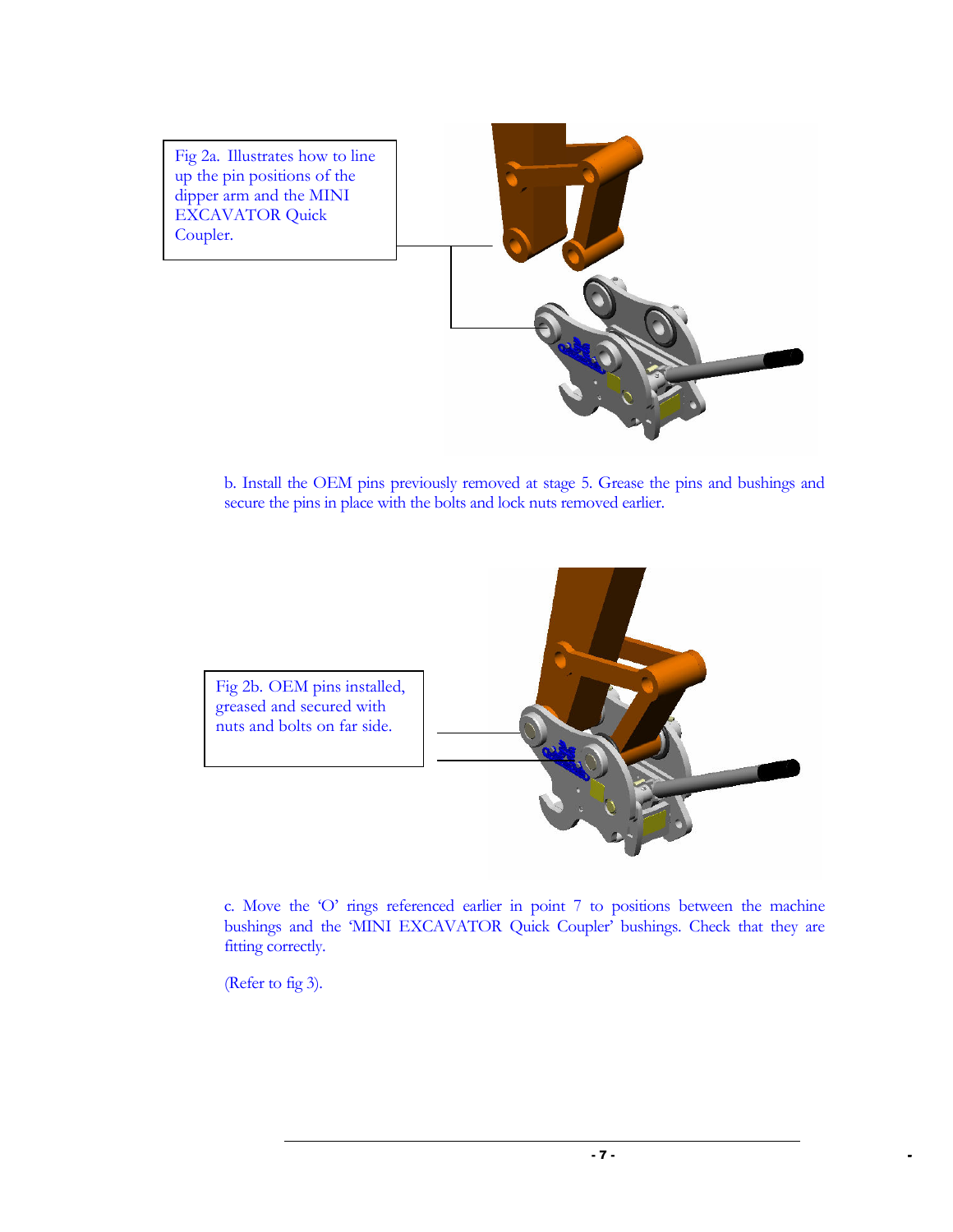

5. Safety check. Check that the 'MINI EXCAVATOR Quick Coupler' is fitting correctly by manoeuvring it with the machine and at the same time watching for any interference or resistance to movement that may exist. If there is any sign of problems with the smooth functioning of the 'Quick Coupler' DO NOT attempt to carry out any modifications to it or the host machine. Instead contact Dromone Engineering who will advise as necessary.

(Refer to fig 4).



Crowned Fully In Crowned Fully Out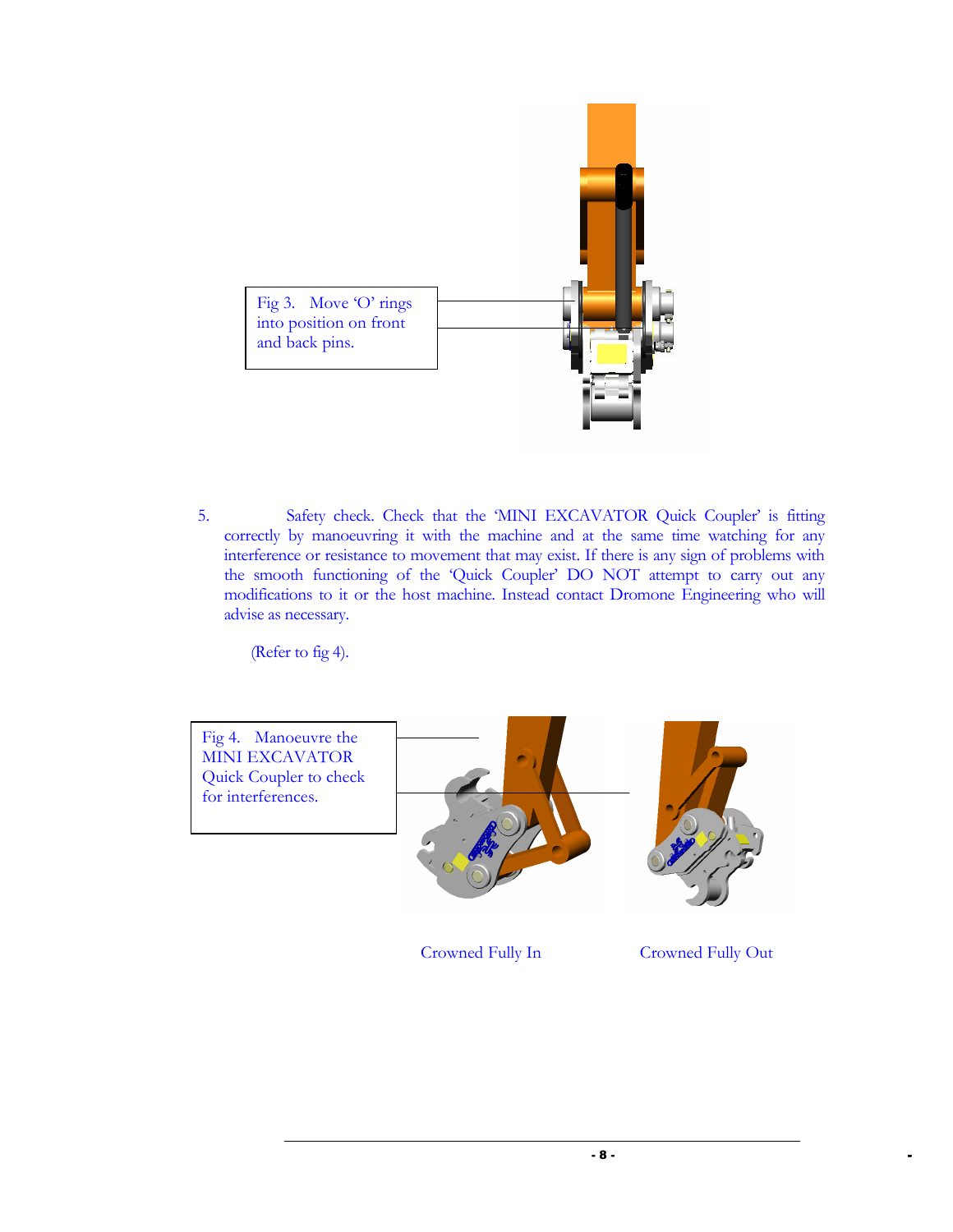## Operating Instructions.

### MINI EXCAVATOR Quick Coupler

#### Bucket / Attachment 'Pick up'.

Before attaching to a bucket or any other attachment it is important to check for the following.

a. The attachment is fitted with the correct pins at the correct centre distances and that they are secured properly in place.

b. Ensure that the 'MINI EXCAVATOR Quick Coupler' has been left safe after previous use / operation.

c. Ensure that the area within the maximum machine swing radius is clear of all personnel and obstacles.

#### Procedure:

1a. Before proceeding any further the 'MINI EXCAVATOR Quick Coupler' must be set to lock the movable latching hook in the open position. To do this, you must first withdraw the spring loaded pin to its 'full out' position.

(Refer to fig 1a).

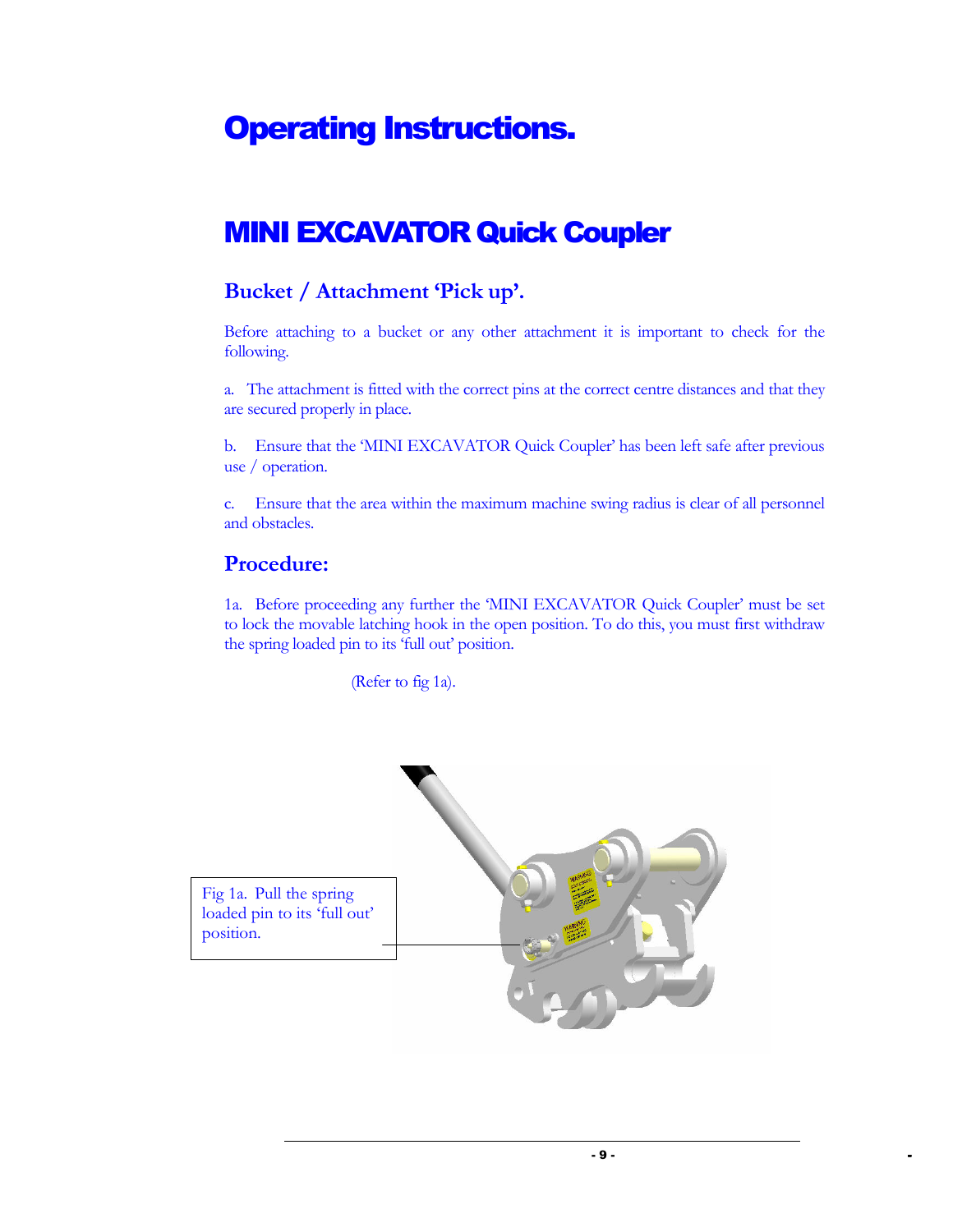b. Hold the spring pin in the full out position and at the same time bring the hand lever down until the movable hooks have rotated fully back and the safety stop device has come into play to prevent them re-closing.



2. The MINI EXCAVATOR Quick Coupler is now ready to attach to the bucket or implement to be picked up. The hand lever should be removed at this stage and stored safely for future use.

3. Manoeuvre the 'MINI EXCAVATOR Quick Coupler' to line it up with the bucket or implement to be picked up.

(Refer to fig 2)

Fig 2. Line up the front fixed jaws of the 'MINI EXCAVATOR Quick Coupler' with the pins of the bucket to be picked up.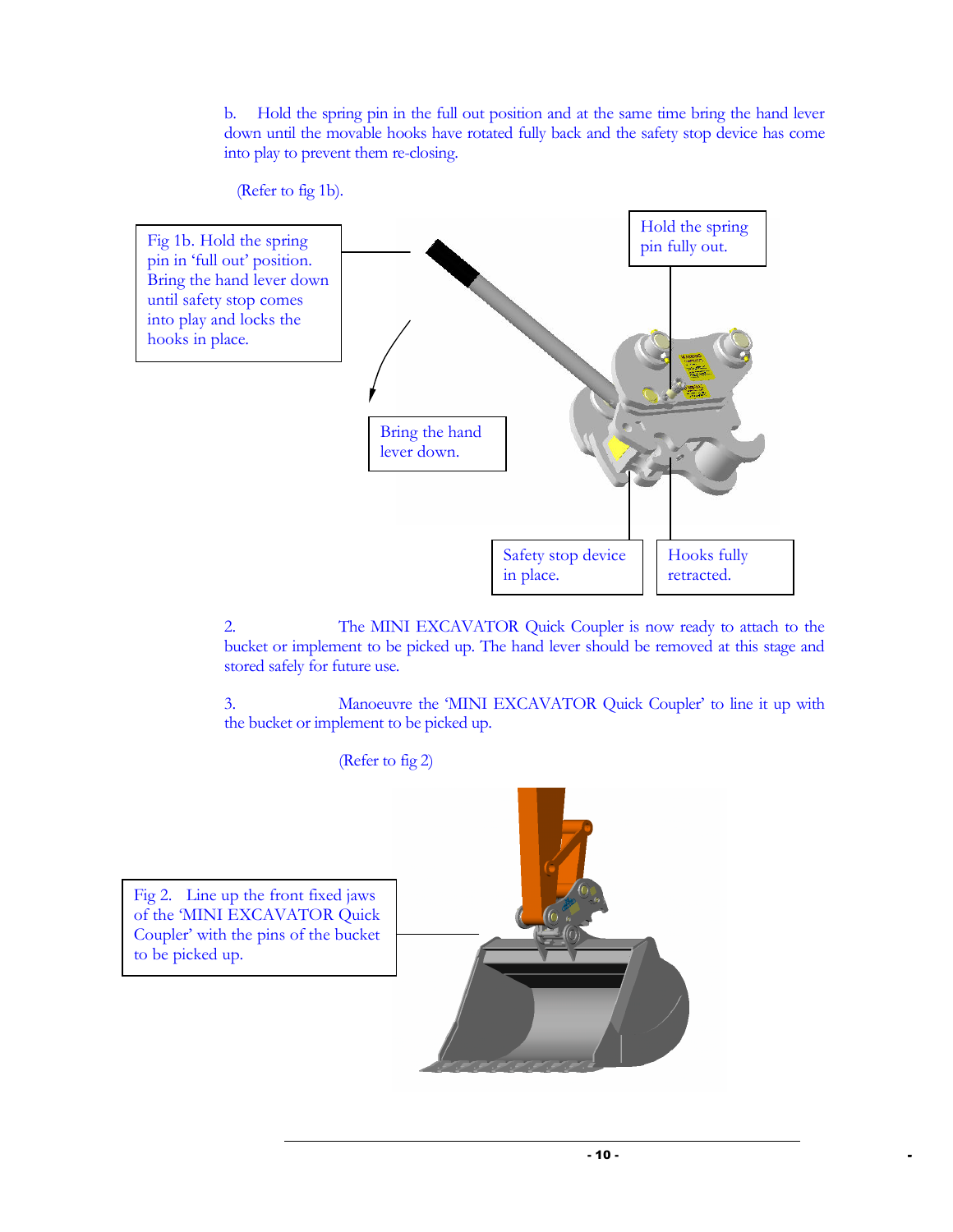2. Lower the 'MINI EXCAVATOR Quick Coupler' downwards and slide forward to engage the front jaw of the 'MINI EXCAVATOR Quick Coupler' over the nearest bucket pin. Rotate the 'MINI EXCAVATOR Quick Coupler' clockwise to line up the second bucket pin (furthest from the machine) with the rear jaw of the quick coupler.

(Refer to fig 2).



3. As the rear jaw of the 'MINI EXCAVATOR Quick Coupler' begins to cradle the back bucket pin, the safety stop will be disengaged and the movable hooks will spring forward to grasp the pin. In the same action the spring-loaded safety pin will engage and secure the hooks from re-opening.

(Refer to fig 3).

NOTE: The safety pin is not normally engaged in a working position. It only comes into action in the event of a complete failure of the latching spring mechanism.

4. When both attachment pins are seated in the 'MINI EXCAVATOR Quick Coupler' jaws, rotate the attachment fully inwards using the excavator bucket cylinder. This manoeuvre will ensure that the attachment is fully seated

(Refer to fig 4).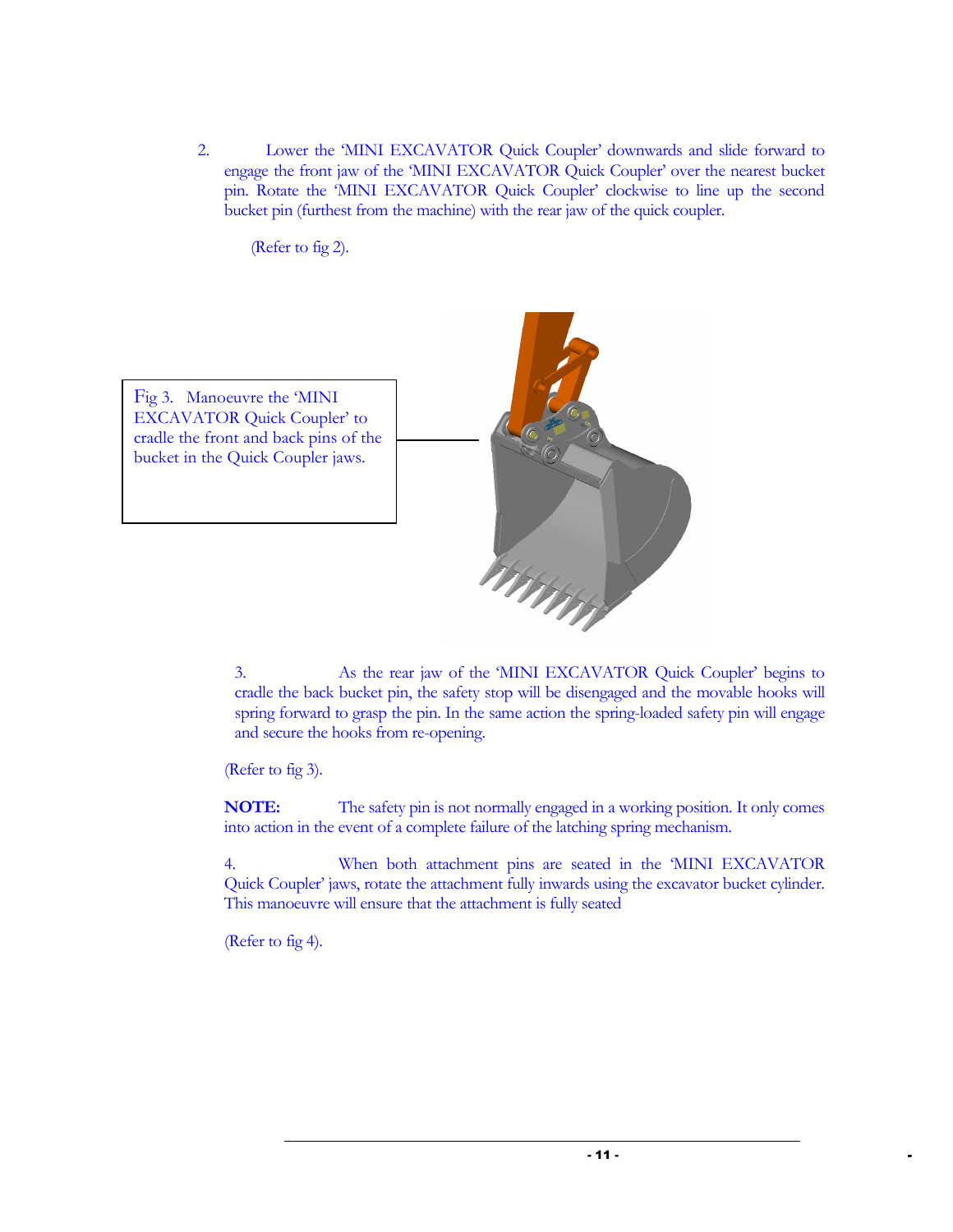

5. As a final check that this procedure has been carried out correctly, the 'MINI EXCAVATOR Quick Coupler' with the bucket or attachment coupled to it should be rotated fully outwards. If all is OK at this stage the 'MINI EXCAVATOR Quick Coupler' is ready for use.

(Refer to fig 5).



CAUTION: Ensure there are no personnel in the immediate vicinity whilst performing this operation.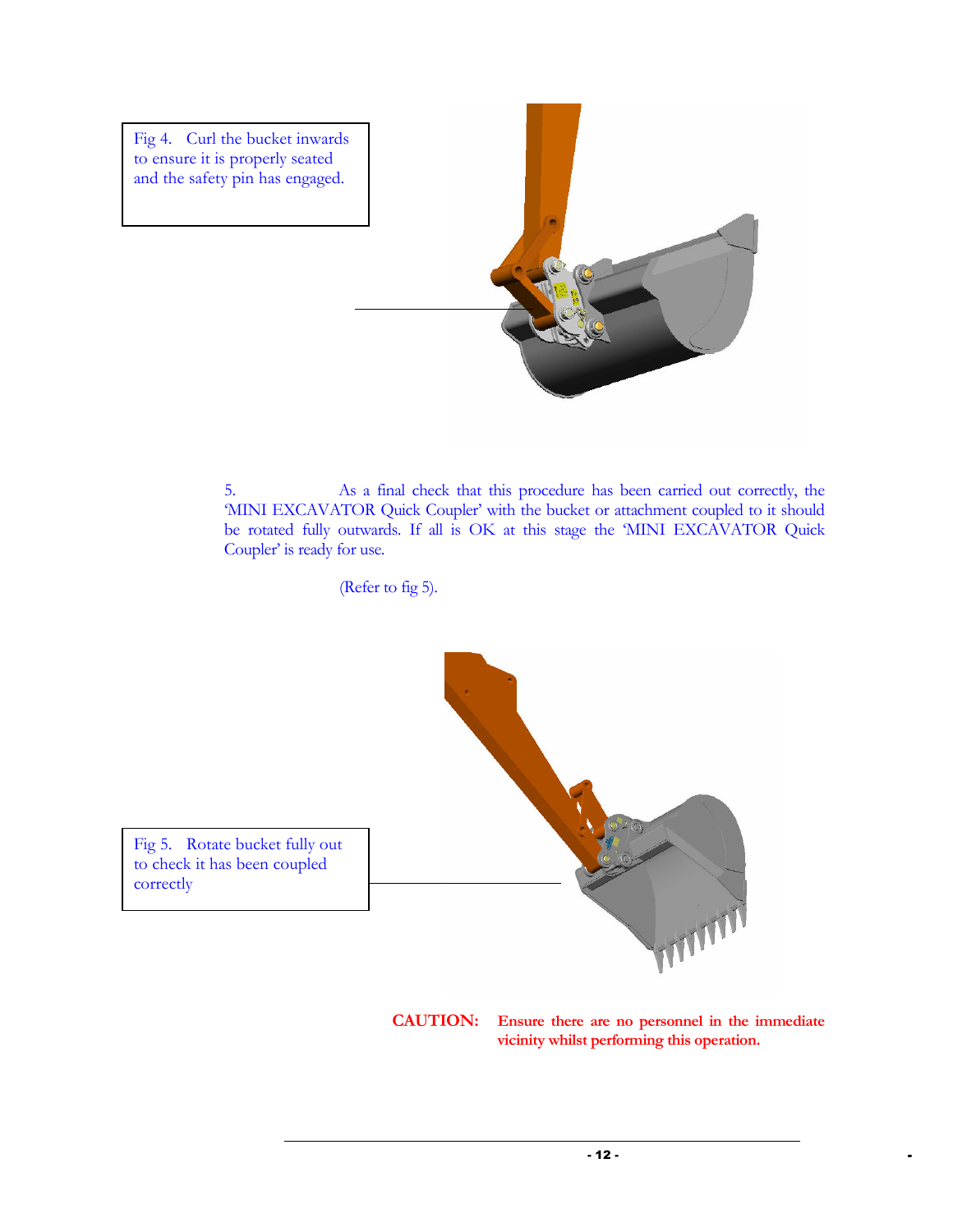#### Bucket / Attachment Release.

Before attempting the release of a bucket or any other attachment it is important to check for the following.

a. Ensure that the area within the maximum machine swing radius is clear of all personnel and obstacles.

#### Procedure:

1. Lower the 'Quick Coupler and the attachment close to the ground (2 inches or so) this will allow the bucket or attachment to roll away from the coupler once released. Attach the hand lever to the quick hitch.

(Refer to fig 6).



Fig 6. Set the bucket or attachment just above the ground before disengaging it from the quick coupler.

Ground level.

2. The 'MINI EXCAVATOR Quick Coupler' must be set to lock the movable latching hook in the open position. To do this you must first withdraw the spring loaded pin to its 'full out' position.

(Refer to fig 7a).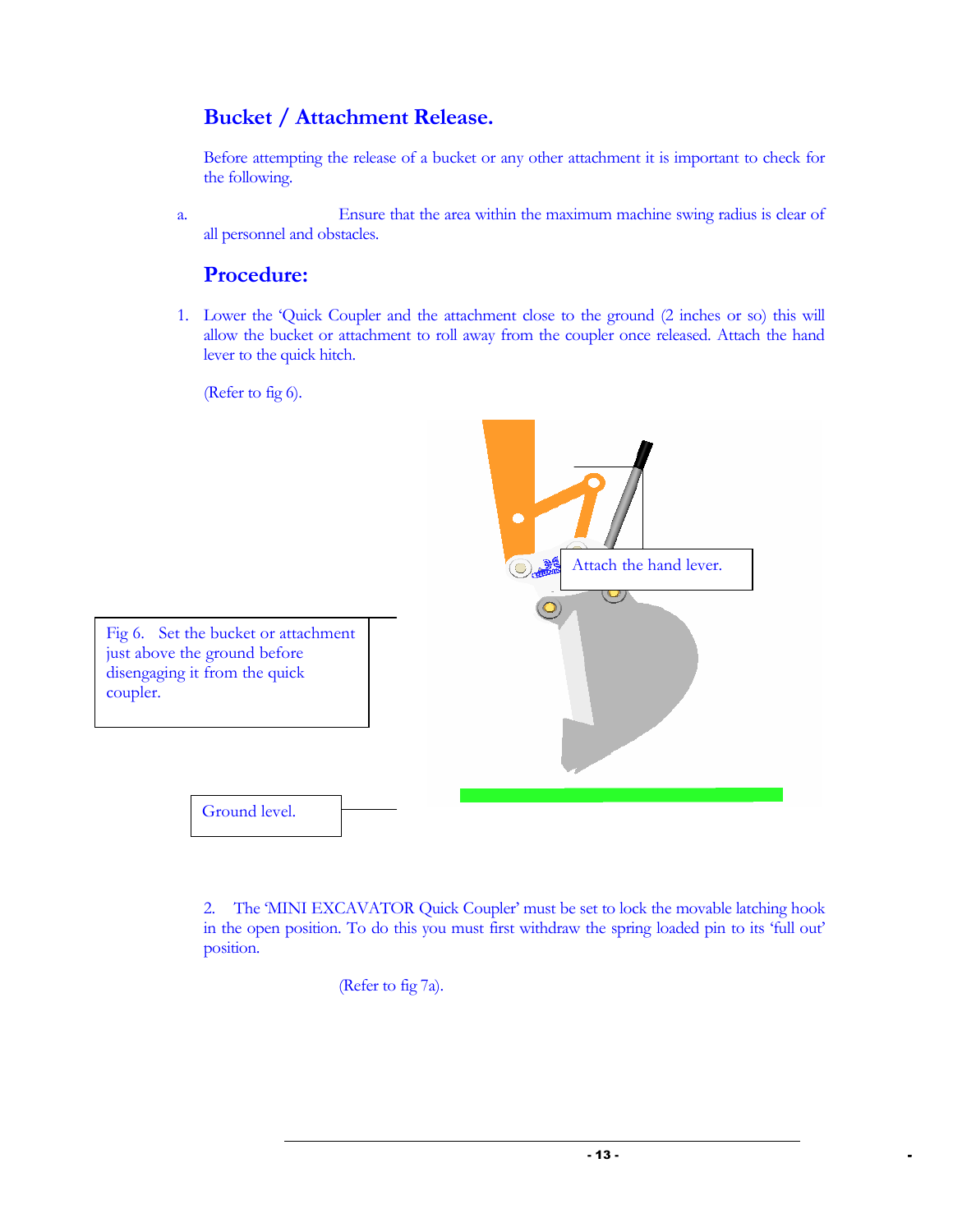

Hold the spring pin in the full out position and at the same time bring the hand lever down until the movable hooks have rotated fully back and the safety stop device has come into play to prevent them re-closing.

(Refer to fig 7b).



- 4. The MINI EXCAVATOR Quick Coupler is now ready to detach from the bucket or implement to which it has been fixed. The hand lever should be removed at this stage and stored safely for future use.
- 5. Manoeuvre the 'MINI EXCAVATOR Quick Coupler' away from the back pins of the bucket or implement to detach.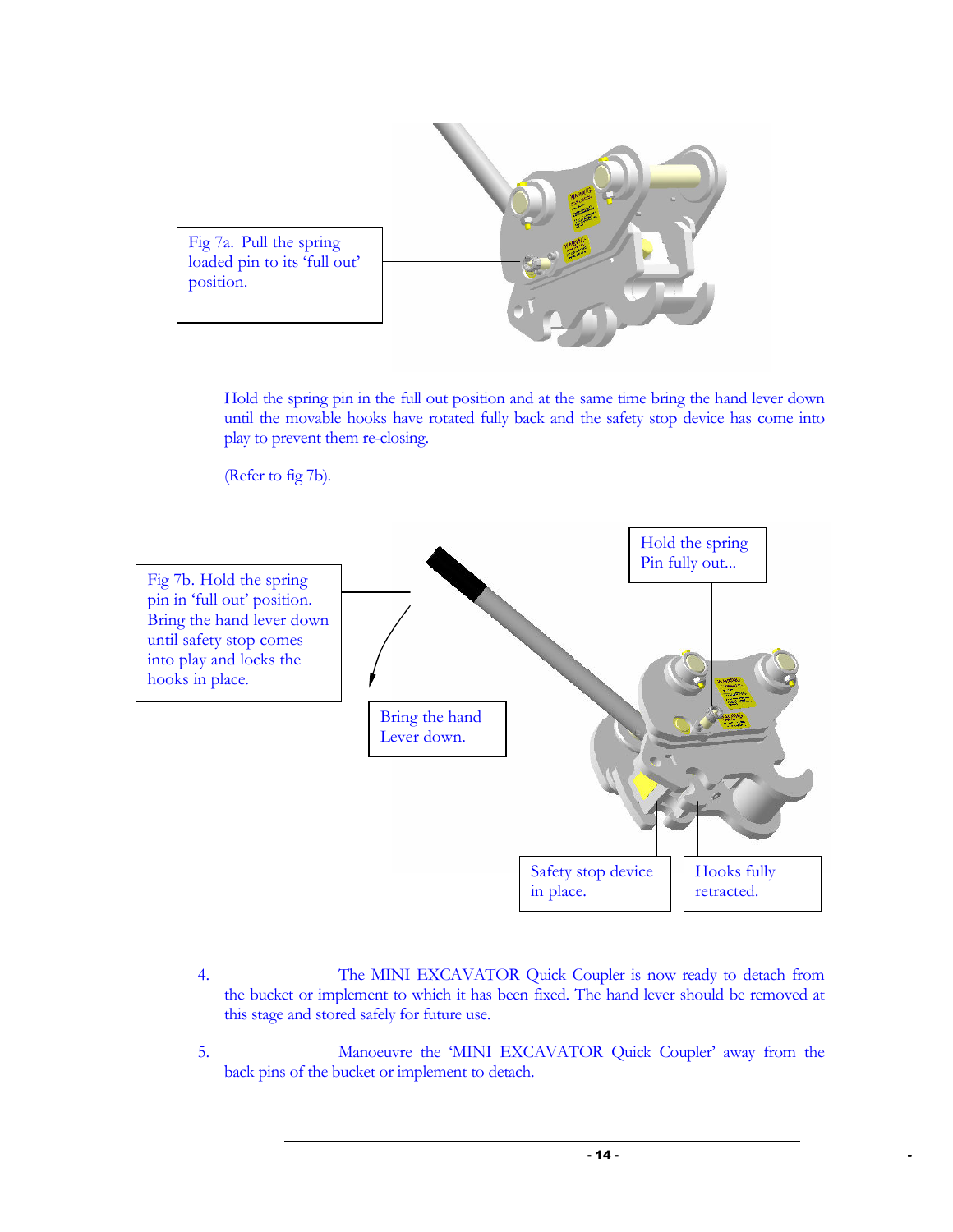(Refer to fig 8)

Fig 8. Manoeuvre the 'MINI EXCAVATOR Quick Coupler' away from the pins of the bucket to be detached.

> 6. Manoeuvre the 'Quick Coupler' rearwards, away from the machine and this will disengage the 'Quick Coupler' from the bucket or other attachment. This should be performed as close to the ground as possible without touching as the bucket will roll to a rest position.

(Refer to fig 9).



7. It is very important that the 'MINI EXCAVATOR Quick Coupler' should not be left unattended between disconnection from one bucket or implement and attachment to the next bucket or implement. There is a real danger that the latching mechanism on the coupler could be accidentally operated by those not familiar with the mechanics of the coupler.

 The danger arises when the latching hooks are in the retracted position and the safety stop device has activated to lock the hooks in that position.

(Refer to fig 10).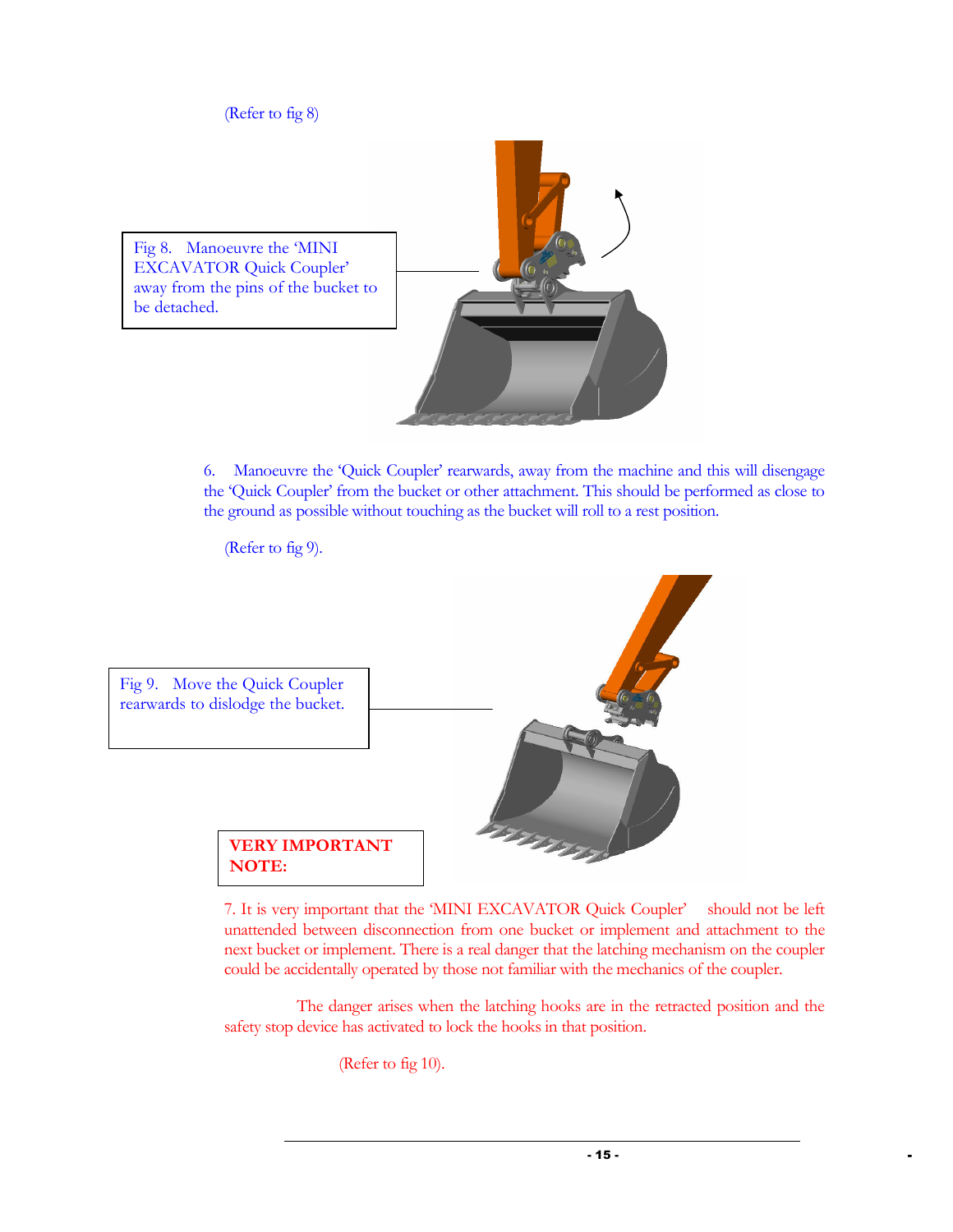

8. Release of the latching hooks could occur by hitting and dislodging the safety stop lever with your hands.

(Refer to fig 11)

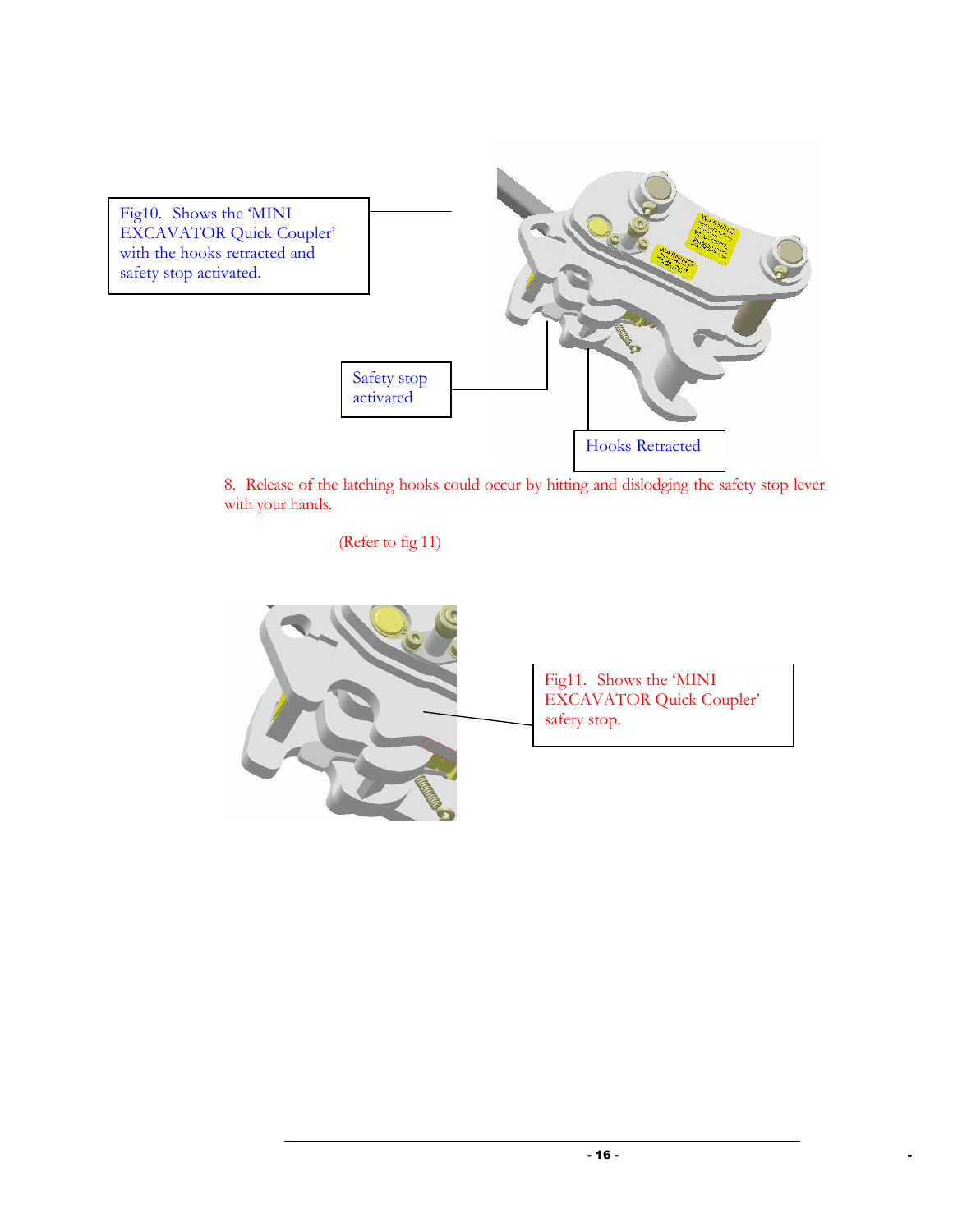### Maintenance & Service Checks.

#### Maintenance Checks.

The following checks should be carried out on a daily basis.

- 1. Check that the coupler components are not damaged or showing signs of wear.
- 2. Check the latching hooks for damage or undue wear.
- 3. Check the attachment pins for damage or undue wear.

4. Check for any sign of damage or clogging of the spring latch or linkage mechanism and compression spring.

- 5. Ensure that the spring loaded safety pin is in tact and operating freely.
- 6. Check that all nuts and bolts used to secure pins are locked tight.

#### Service Instructions.

The following service instructions should be carried out on a regular basis.

1. Grease hitch at regular intervals (daily or every 8 hours of operation). All pins and bushings should be greased. Grease nipples are provided at various locations to facilitate access for this purpose.



- 2. Tighten all nuts and bolts used to secure pins.
- 3. Clean coupler of all dirt and debris and ensure all labels are clean and legible.
- 4. Any damaged or badly worn parts should be replaced immediately.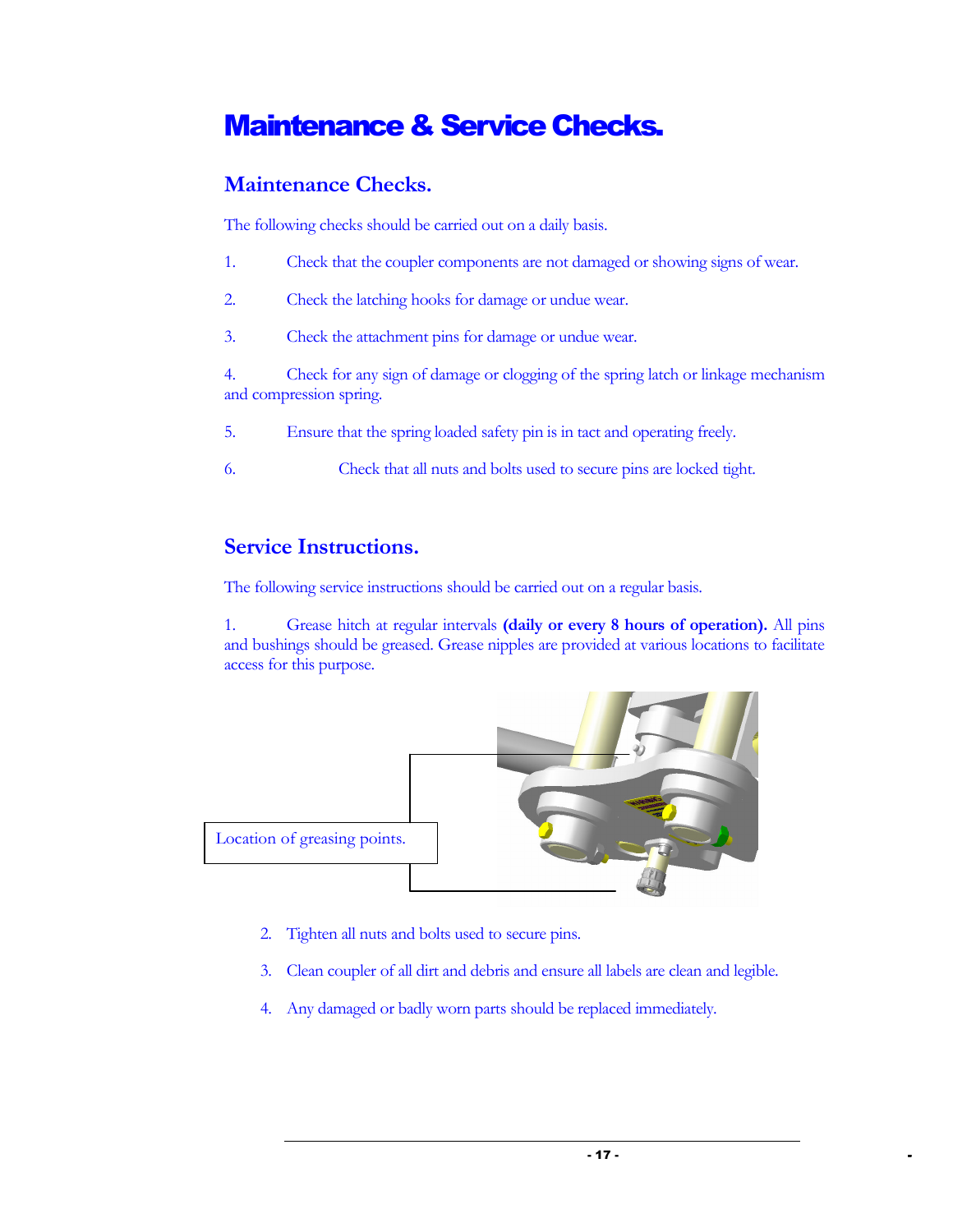### **Trouble Shooting.**

The Dromone 'Quick Coupler' is not a complex device and provided it is used and maintained in accordance with the instructions contained in this manual it should not present any difficulty to the operator.

However, in the unlikely event of the coupler failing to operate as expected there are a couple of routine checks, which should be carried out.

1. Hooks will not retract to release the bucket or implement currently attached to the coupler.

Possible Cause.

The spring loaded safety plunger has not been retracted (refer to p.15 of this manual).

2. The spring plunger on the side of the coupler fails to operate.

Possible Cause.

The spring mechanism has been jammed or damaged. It should be unassembled for examination. Damaged parts must be replaced immediately.

3. The latching flat fails to hold the movable hooks in the open position.

Possible Cause.

- a. The latch is jammed or the tension spring is damaged. The mechanism should be inspected and any damaged parts should be replaced immediately.
- b. The compression spring acting on the latching hooks has been over-adjusted. This should be reset, to position the locking nuts back towards the hooks slightly, while still allowing the spring to exert sufficient force.

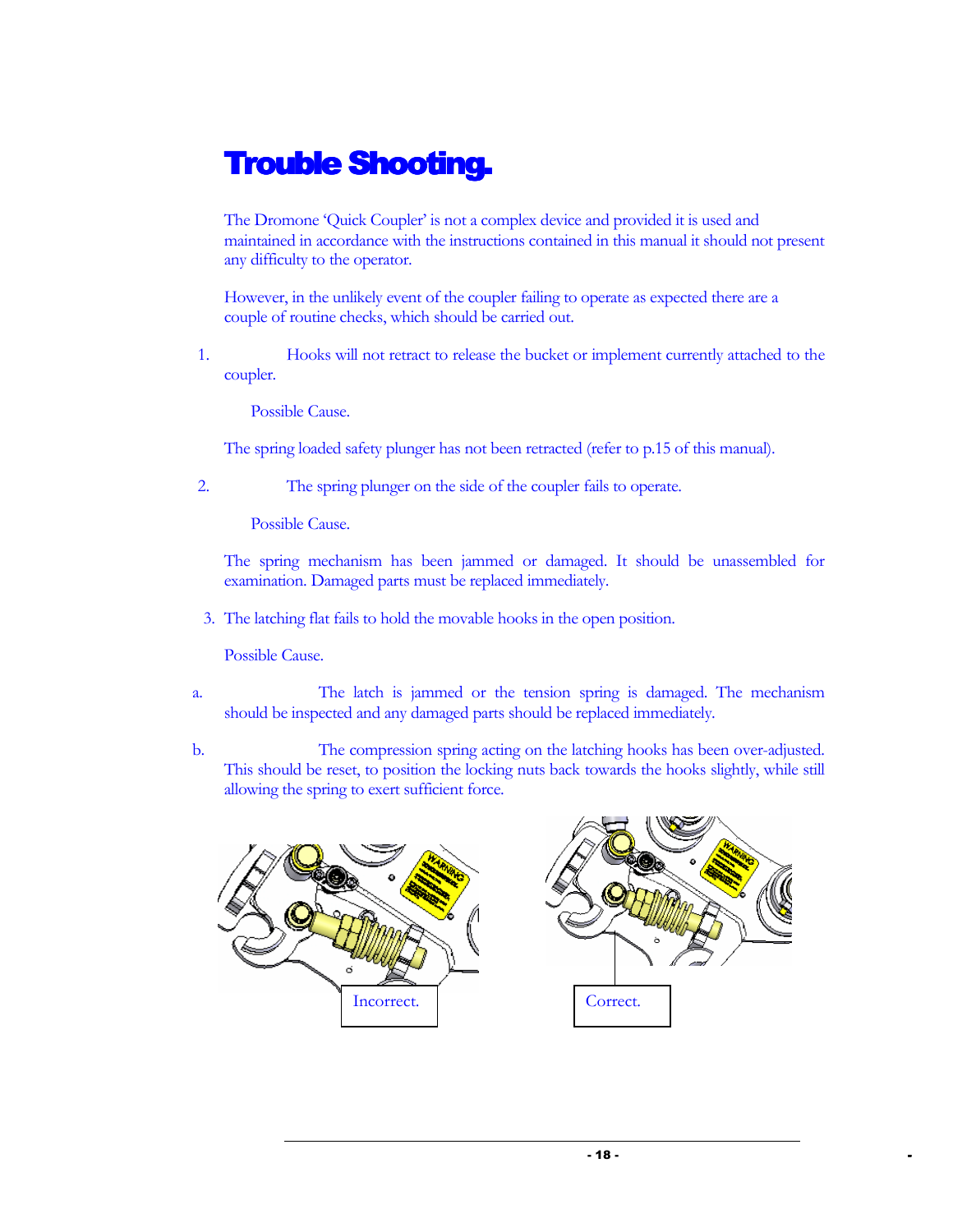### Parts List.

### Ordering Spare Parts.

All Dromone Engineering 'MINI EXCAVATOR Quick Couplers' are stamped with a unique serial number.

The serial number is located on the side of the hitch, below the Dromone logo. Before ordering spare or replacement parts, you will need to note down the serial number of your hitch.

At the time of ordering spare or replacement parts, you will be required to provide the serial number and a description of the part(s) required. The parts description can be found by reference to the illustration drawing attached in this manual.

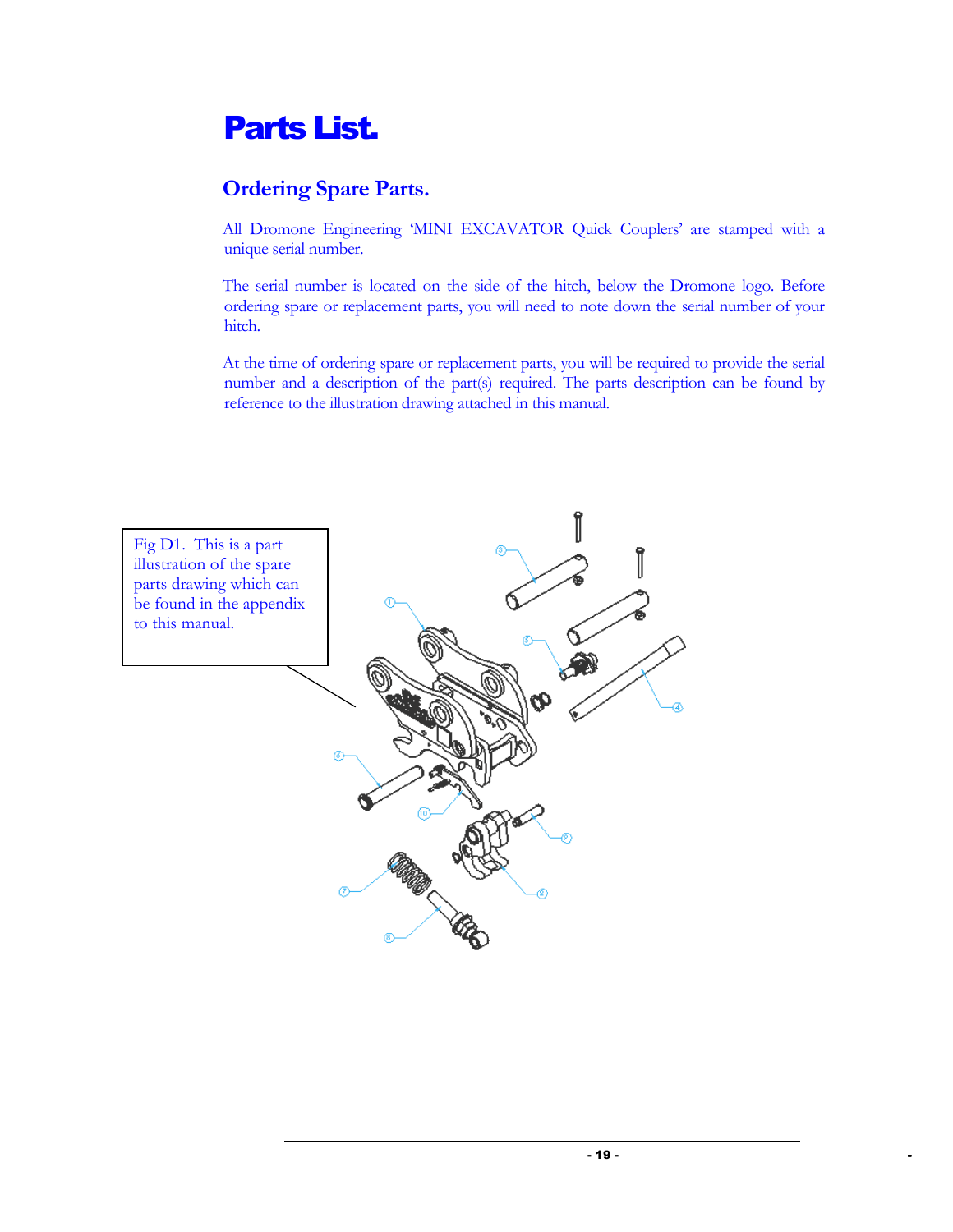### Customer Acceptance.

Once you have taken delivery of this product you should complete the details required on this page and return it immediately.

This acceptance form can be returned either direct to, Dromone Engineering LTD at the address shown on back page of this manual, or alternatively return it to your appointed Dromone Engineering dealer.

\_\_\_\_\_\_\_\_\_\_\_\_\_\_\_\_\_\_\_\_\_\_\_\_\_\_\_\_\_\_\_\_\_\_\_\_\_\_\_\_\_\_\_\_\_\_\_\_\_\_\_\_\_\_\_\_\_\_\_\_\_\_\_

 $\mathcal{L}_\mathcal{L}$  , which is a set of the set of the set of the set of the set of the set of the set of the set of the set of the set of the set of the set of the set of the set of the set of the set of the set of the set of

(Please complete the following details in full, block capitals only).

Customer Name:

Customers Address:

| <b>Hitch Serial Number.</b> |  |  |
|-----------------------------|--|--|
| <b>Date of Delivery:</b>    |  |  |

| <b>Customer Declaration:</b> |  |
|------------------------------|--|
|                              |  |

I confirm that the person(s) responsible for the fitting, operation and maintenance of the 'Quick Coupler' detailed above, have read and are fully acquainted with the manufacturers recommendations and operator's responsibilities as described in this manual.

Name: 2008. 2008. 2008. 2008. 2008. 2008. 2008. 2008. 2008. 2008. 2008. 2008. 2008. 2008. 2008. 2008. 2008. 20

Position:

Signature:

Dealers Stamp Here.